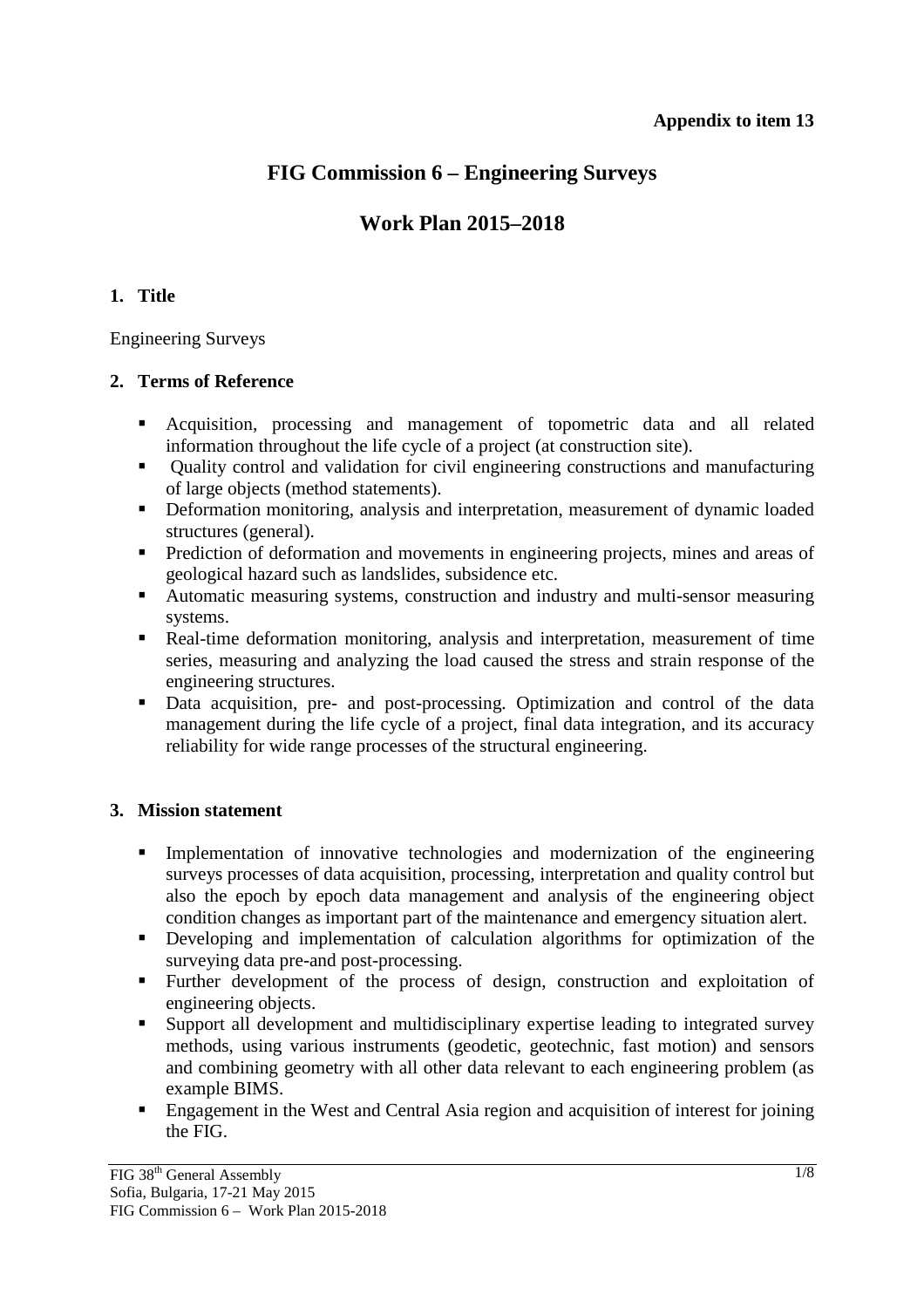- Cooperation with the ISM (International Society for Mine Surveying).
- Organize regional FIG events, and participates on events organized by sister organizations.

## **4. General**

This working plan covers the implementation, integration and data fusion of the results from the new measurement technologies with the traditional survey methods in order to reach higher reliability and quality of the final results, to ensure safety operation.

Commission 6 will consist of 4 Working Groups.

Commission 6 is divided into working groups profiled in specific areas of the engineering survey, data acquisition and analysis. Their work can be used for the FIG contribution to respond to the structural monitoring, predicting of deformations of natural and artificial structures and to prevent building collapses and disasters.

## **5. Working Groups**

## **Working Group 6.1 – Deformation Monitoring and Analysis**

## Policy Issues

Deformation studies in Engineering Surveying are based on a broad knowledge of suitable sensors and their potential, modern data storage and communication solutions and advanced processing and analysis methods. Additionally a thorough understanding of the behavior of monitoring objects (large scale structure or landslide effected area), is essential to set-up and operate an optimum monitoring system. Nowadays deformation tasks are more and more oriented towards real-time systems, which require automation of data capture and new concepts in data processing, analysis and interpretation.

WG6.1's main goals will be to support specialists in deformation studies with state-of-the art solutions and provide latest developments and future oriented concepts:

- Support studies on the potential of existing and new sensors to determine geometric deformation quantities from surveying and adjacent fields (such as geotechnics).
- Support the development of concepts for automated data storage, data transfer and data pre-processing.
- Support the adaptation of numerical algorithms to derive relevant deformation quantities in real-time, including concepts from time series analysis.
- Support a multidisciplinary collaboration between surveying, structural and geotechnical engineers to understand the behavior of structures and geotechnical objects.
- Study of most modern concepts for data analysis (e.g. artificial neural networks, fuzzy logics and generic algorithms).
- Initiate investigations to extend the range of deformation studies to higher frequencies, specifically in Structural Health Monitoring (study of oscillations and vibrations and their effects on critical structures).

## Chair

Prof. Dr. Wolfgang Niemeier (Germany) E-mail: w.niemeier@tu-bs.de

#### Specific projects

 Prepare reports on State-of-the-Art for typical deformation tasks (e.g. dams, bridges, high buildings, landslides, rock-fall, etc).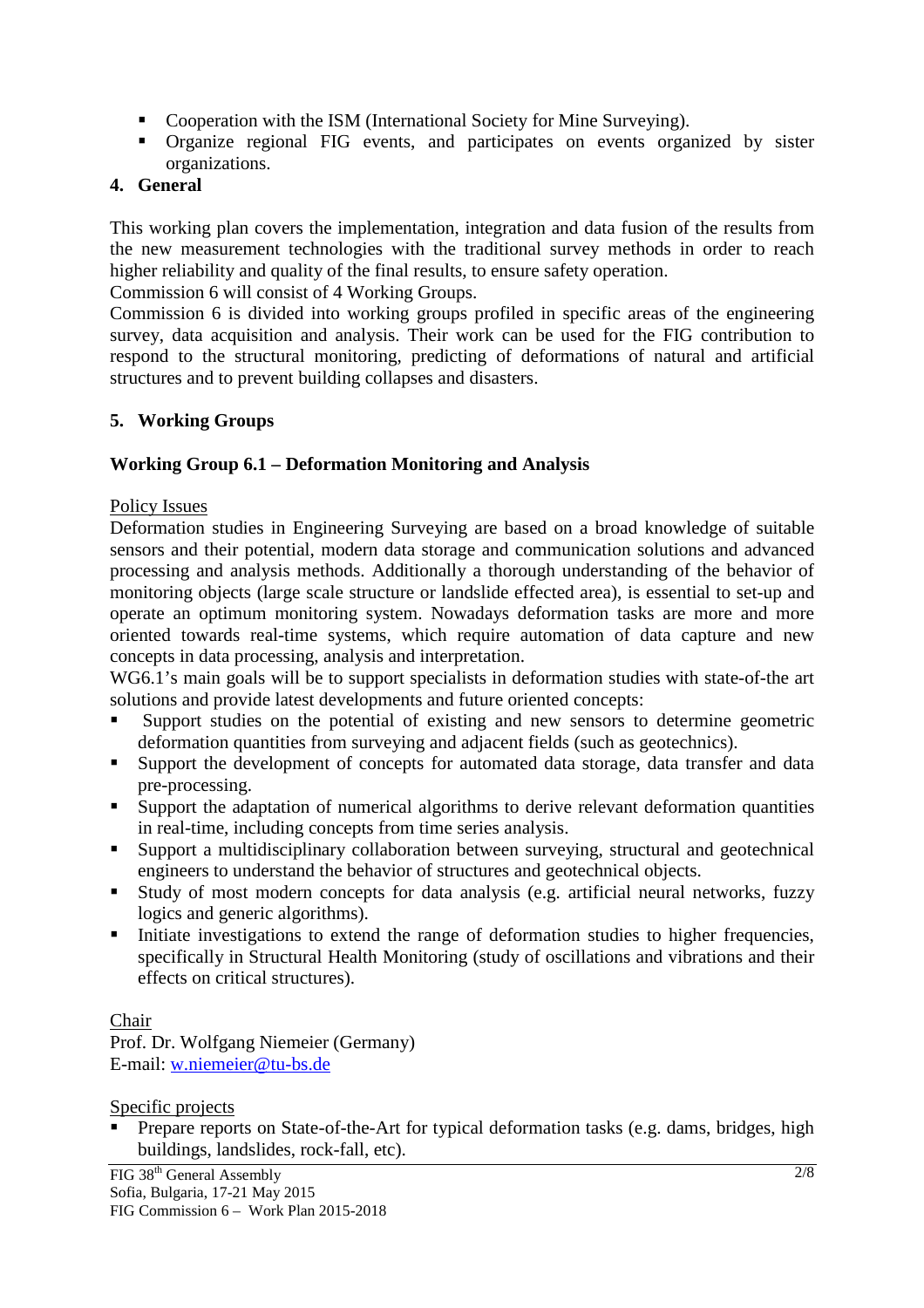- Comparison of data acquired with different modern automated deformation measurement systems.
- Optimization and modernization of calculation algorithms and processes.
- Comparison of concepts from artificial intelligence for deformation analysis.
- Case studies: e.g. application analysis concepts and tools for definition of typical data set of continuous observation.

#### Workshops/Symposia

Every  $2<sup>nd</sup>$  year

"Joint International Symposium on Deformation Measurements" in cooperation with IAG, commission 4 "Applications"

JISDM will take place in Vienna from March 30 till April 1, 2016; the responsible person at TU Vienna is Prof. - Dr. Hans Neuner

#### Publications

**Proceedings of the symposia, the high-level papers as an special printed book** 

#### Beneficiaries

- Surveying professionals dealing with all aspects of deformation studies.
- Surveyors interested in high-level automated instrumentation.
- Geologists, structural, geotechnical and mining engineers concerned with deformation tasks.

#### **Outcome of the work**

Support to the specialists in deformation studies and providing information on state-of-the-art solutions and future oriented concepts.

## **Working Group 6.2 – Engineering surveys for design, constructive works and exploitation of buildings and transportation infrastructure**

#### Policy Issues

- Initiate a multidisciplinary collaboration between survey engineers, civil engineers, structural and mechanical engineers.
- Creating an awareness of surveyors through a task force "Geotechnical sensors" as the trend today is going for an integration of those sensors in the geodetic deformation analysis and vice versa.
- Support the design and usage of real-time deformation monitoring solutions and their systems for awareness during the constructive and exploitation period of an infrastructure object.
- Support the integration of adapted techniques and methods for the targets of the engineering surveying. Combination of the 'Smart technology solutions' with the objectives of the engineering surveying for optimization the processes of train and automobile control system, and traffic management.
- Interaction with the requirements of the common used CAD systems and final product delivery forms.

Chair Joel van Cranenbroeck (Belgium) E-mail: cgeos2014@gmail.com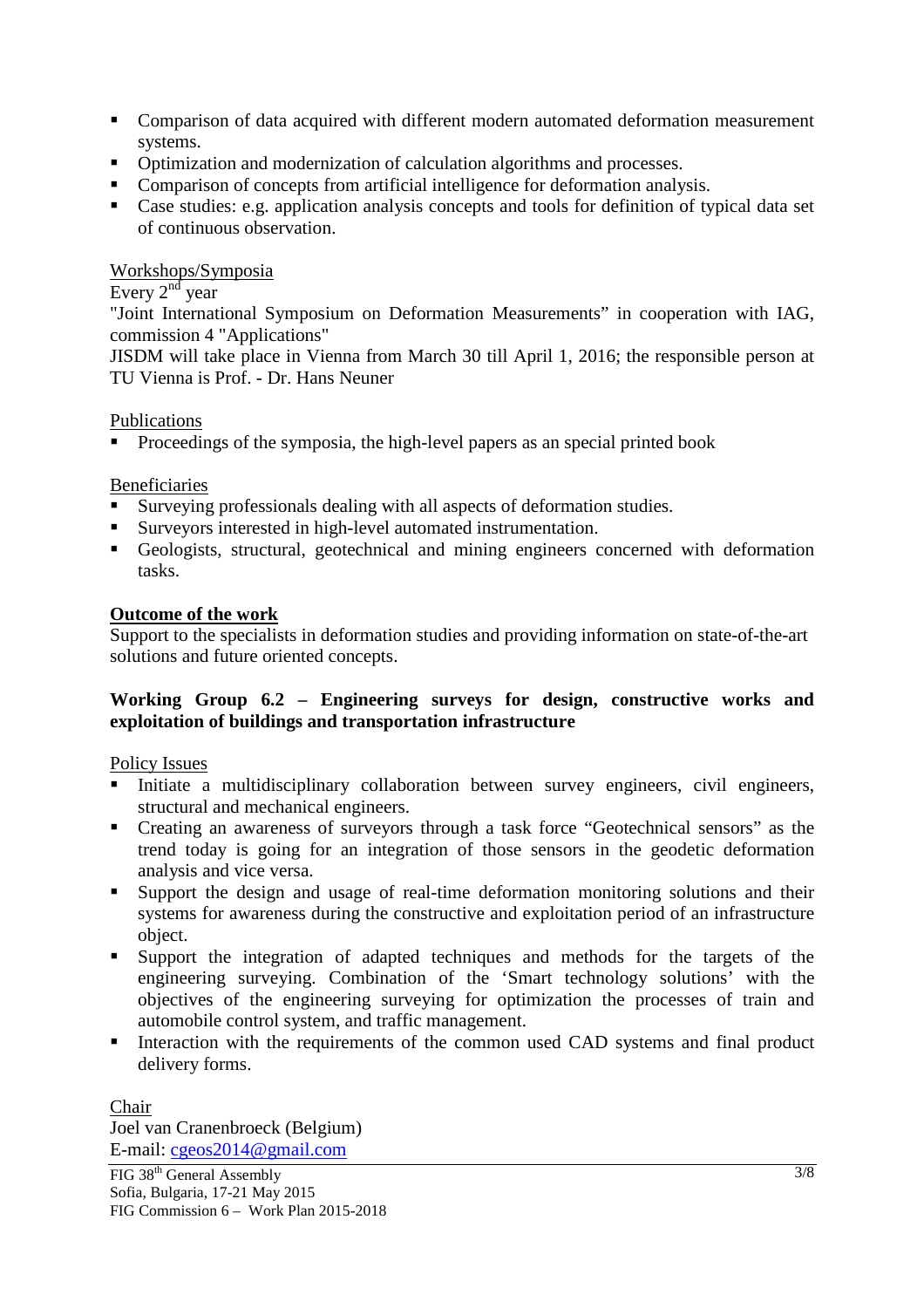## Specific projects

- Precise methods and equipment for staking out during construction and structural works.
- OC and documentation for 'as-built' compared to 'as-designed'.
- **Precise methods and equipment for engineering surveys for visualization and photo** match.
- **Precise methods and equipment for remote surveys.**
- Dynamic Monitoring of Buildings and Structures during and after construction
- Offshore construction surveys.
- Integration of sensors for engineering survey.
- Rail and road tracks construction setting out, final survey and documentation.
- Standardization and reliability of the process for monitoring of railway and land transportation networks.
- **Preservation of evidence.**

## Workshops

■ One Workshop

## Publications

**Proceedings of the working weeks and regional conferences** 

## Beneficiaries

- Surveying profession becoming involved in this developing technology which will partly replace current network adjustment processes.
- Surveyors wanting to acquire information about geotechnical sensors as used in engineering structures such as dams.
- Engineers who have to decide about the best techniques to monitor civil engineering structures.
- Engineering surveyors and engineers involved in the construction and setting out will benefit, as well as structural engineers, current buildings and future building designs.

## **Outcome of the work**

Surveying profession becoming involved in developing new innovative technologies, which will partly replace current state-of-the –art processes.

## **Working Group 6.3 – Sensor fusion, data acquisition and processing techniques for moving measuring complexes**

## Policy Issues

This WG targets are the integration and the combination of signals in a complex sensor network.

- Developing of new processing algorithms, data filtering and optimization of calculation process.
- Understanding the principles and applying the multi-channel systems for areas with no permanent GNSS availability, for surface scanning and investigations.
- Increased understanding of the theory and practice of designed moving measuring complexes for real-time automatic analysis of determined physical features (structure pressure and temperature, settlements and etc.).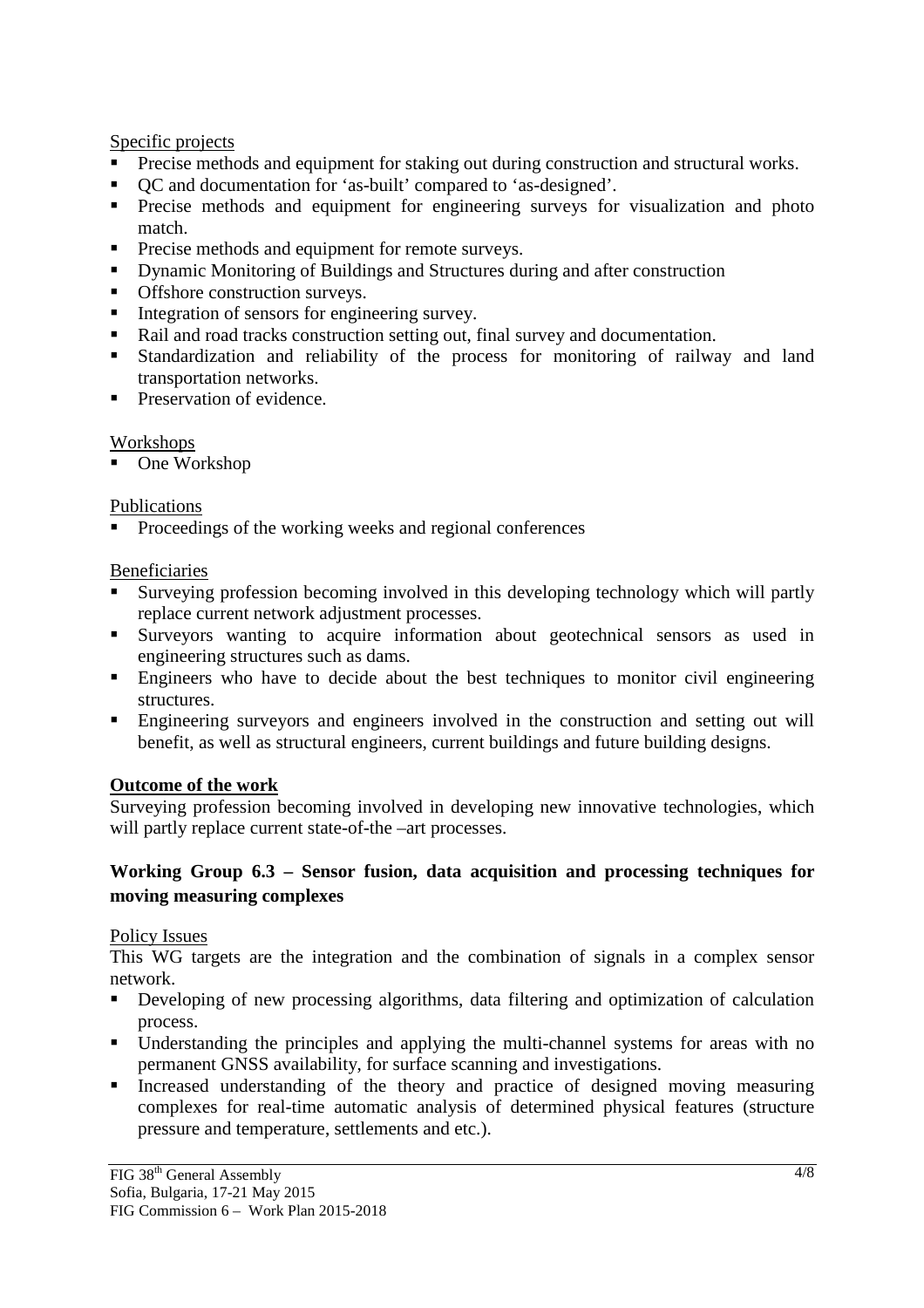Chair Vladimir Seredovich (Russia) E-mail: v.seredovich@list.ru

## Specific projects

- Data modeling and engineering features extraction.
- Clearance Analysis for the railway and automotive transportation network.
- Limit checks.
- Monitoring of underground natural and artificial engineering structures.

## **Workshops**

Surrounding modelling and collision prevention for intelligent traffic systems, 2017

## Publications

 $\blacksquare$  Proceedings of the meetings

## Beneficiaries

- **Automotive industry**
- Railway industry
- Forest industry
- Precision framing

## **Outcome of the work**

Increased understanding and improved practical application of the theory of sensor fusion, data acquisition and processing techniques for moving measuring complexes.

## **Working Group 6.4 –Wide Area Engineering Surveys for Monitoring, Features Determination and Environmental Management**

## Policy Issues

- Support the integration of MLS and Airborne systems (manned or unmanned) for the railway and road sectors for fast and precise surveying, monitoring and inventory documentation.
- Power lines infrastructure inspection and documentation.
- Support the geophysical, hydrographic and engineering surveys and data interpretation for stable wind power offshore facilities planning. This includes the position planning, cable route planning, interaction with the shipping, oil and gas industries, assurance for safety exploitation and protecting of the environmental heritage.
- Oil and gas pipelines, new clear power plants. Integration of fixed and moving sensor systems for continuous real-time monitoring and diagnostics.
- **Support the LiDAR systems for the purposes of the waterways management, for surveying** and estimating the corridor (natural and artificial one) width for the purposes of the infrastructure and water vehicles and floods damage preventing.
- TerraSarX time series and maps primary used for settlements control.
- UAV, Helicopters and Copters systems as effective and rapid data acquisition tools for the needs of the rail and road industry, for the mining surveying and data management.
- LiDAR systems for monitoring of water reservoirs and mine basins, for creating of bathymetric and topographic models.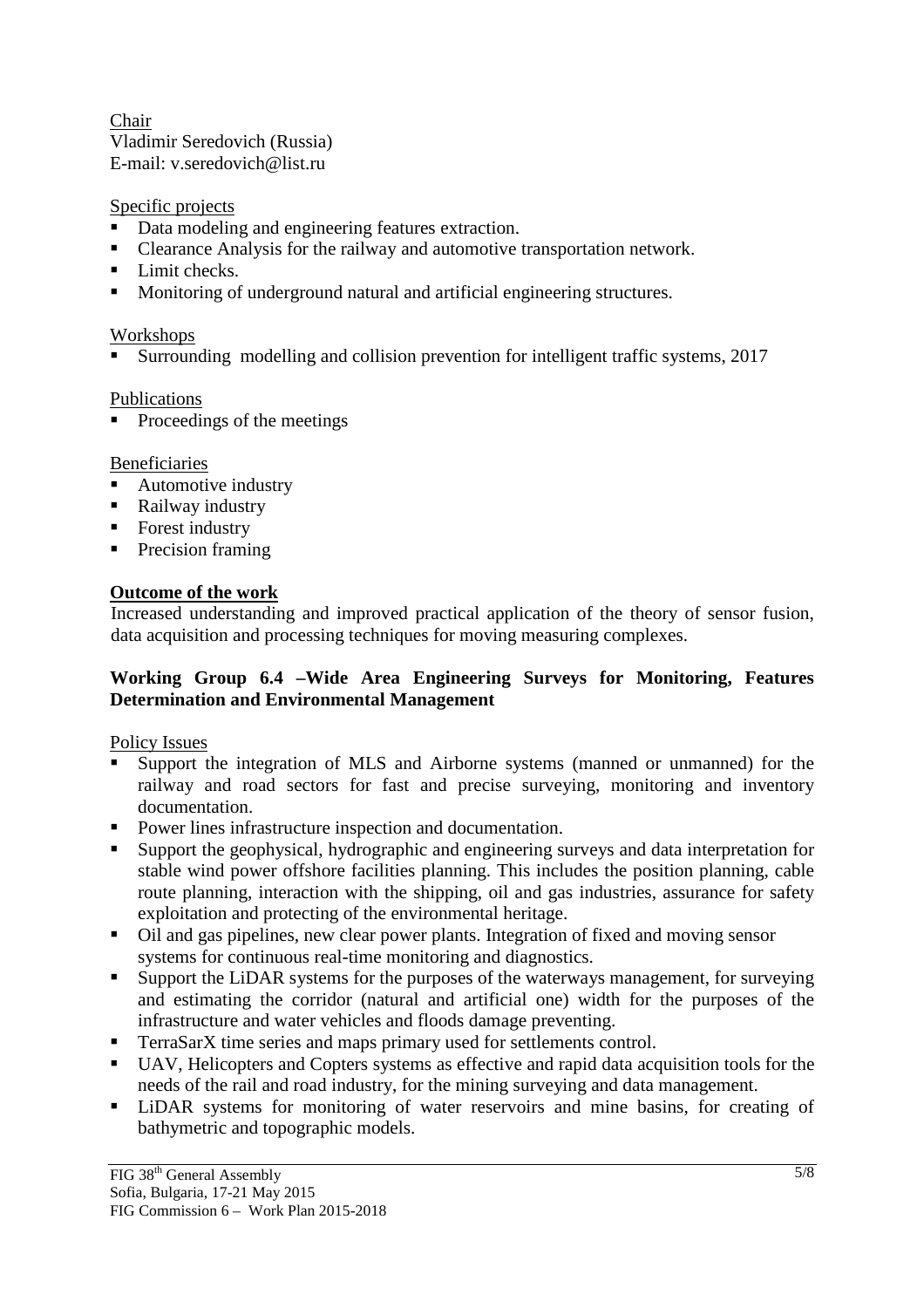Chair Rémy Boudon (France) E-mail: remy.boudon@edf.fr

## Specific projects

- Optimization and automation of the methods for features extraction.
- <sup>3</sup> 3-D system applications and surveyed data integration in the GIS, in the damage control and early alert systems.
- **Landslides control.**

#### Workshops

**Table 1** Yearly based symposia

#### Publications

 $\blacksquare$  Proceedings of the meetings

#### Beneficiaries

- Railway and automotive industry
- Electric-, gas- and oil companies
- **Telecommunication companies**
- Disaster management

#### **Outcome of the work**

Support the integration of MLS and Airborne systems (manned or unmanned) for concerned industry sectors, as well as UAV, Helikopters, Copters systems as effective and rapid data acquisition tools for fast and precise surveying, monitoring.

#### **6. Co-operation with Other Commissions and organizations**

 Joint Working Groups with Commission 5 Positioning and Measuremen (Commission in lead is 6) and Commission 10 – Construction Economics and Management (Commission in lead is10)

.

## **7. Co-operation with other partners**

Cooperation with the ISM (International Society For Mine Surveying)

## **8. Commission Officers**

**Chair**  Dr.Ivo Milev CEO technet-rail 20110 GmbH technet-rail 2010 GmbH Geothestr.42 10625, Berlin GERMANY Tel. +49 (0)30 54 84 07 85 E-mail: ivo.milev@technet-rail.de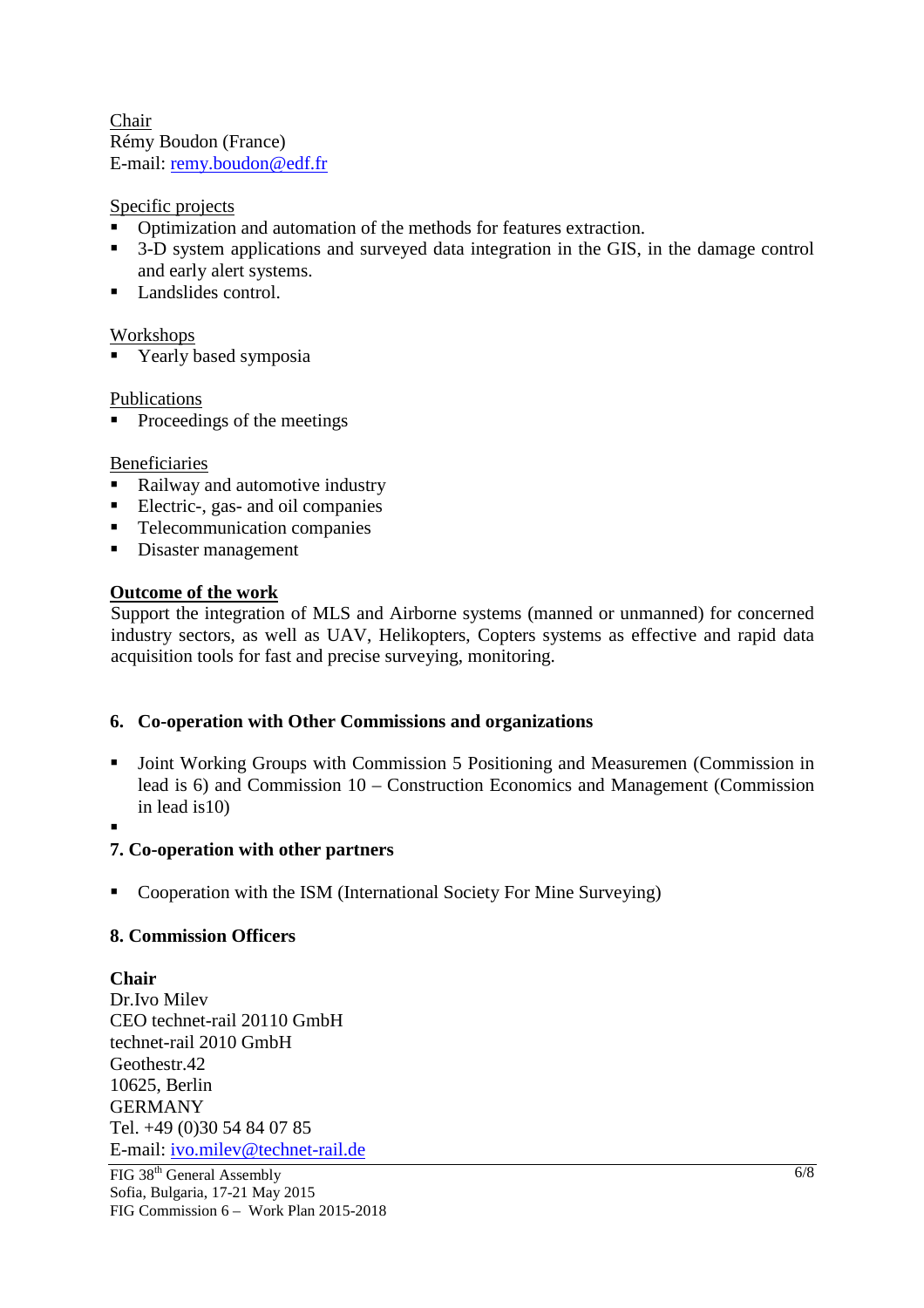#### **Vice Chair for Administration**

Desislava Staykova technet-rail 2010 Gmbh Geothestr.42 10625, Berlin GERMANY Tel. +49 (0)30 89 65 03 90 E-mail: desi.staikova@technet-rail.de

#### **Chair of Working Group 6.1**

Prof. Dr. Wolfgang Niemeier Technische Universität Braunschweig Institute of Geodesy and Photogrammetry Pockelsstrasse, 3 38106, Braunschweig GERMANY Tel.+49-531-391-94574 E-mail: w.niemeier@tu-bs.de

## **Chair of Working Group 6.2**

Joel van Cranenbroeck Creative Geosensing SPRL-S Rue du Tienne de Mont, 11 5530 Mont, Yvoir BELGIUM E-mail: cgeos2014@gmail.com

## **Chair of Working Group 6.3**

Prof. Vladimir A. Seredovich Vice Rector for Scientific and Innovative Activities Siberian State University of Geosystems and Technologies 10, Plakhotnogo St. Novosibirsk, 630108, Russian Federation Tel. +7 (383) 343 39 57, 361 00 92 E-mail: v.seredovich@llst.ru

## **Chair of Working Group 6.4**

Rémy Boudon Expert Topographie EDF – DPIH – DTG Département Surveillance 12,rue Saint Sidoine 69003 Lyon FRANCE Tel. +33(0)4 69 65 53 56 E-mail: remy.boudon@edf.fr